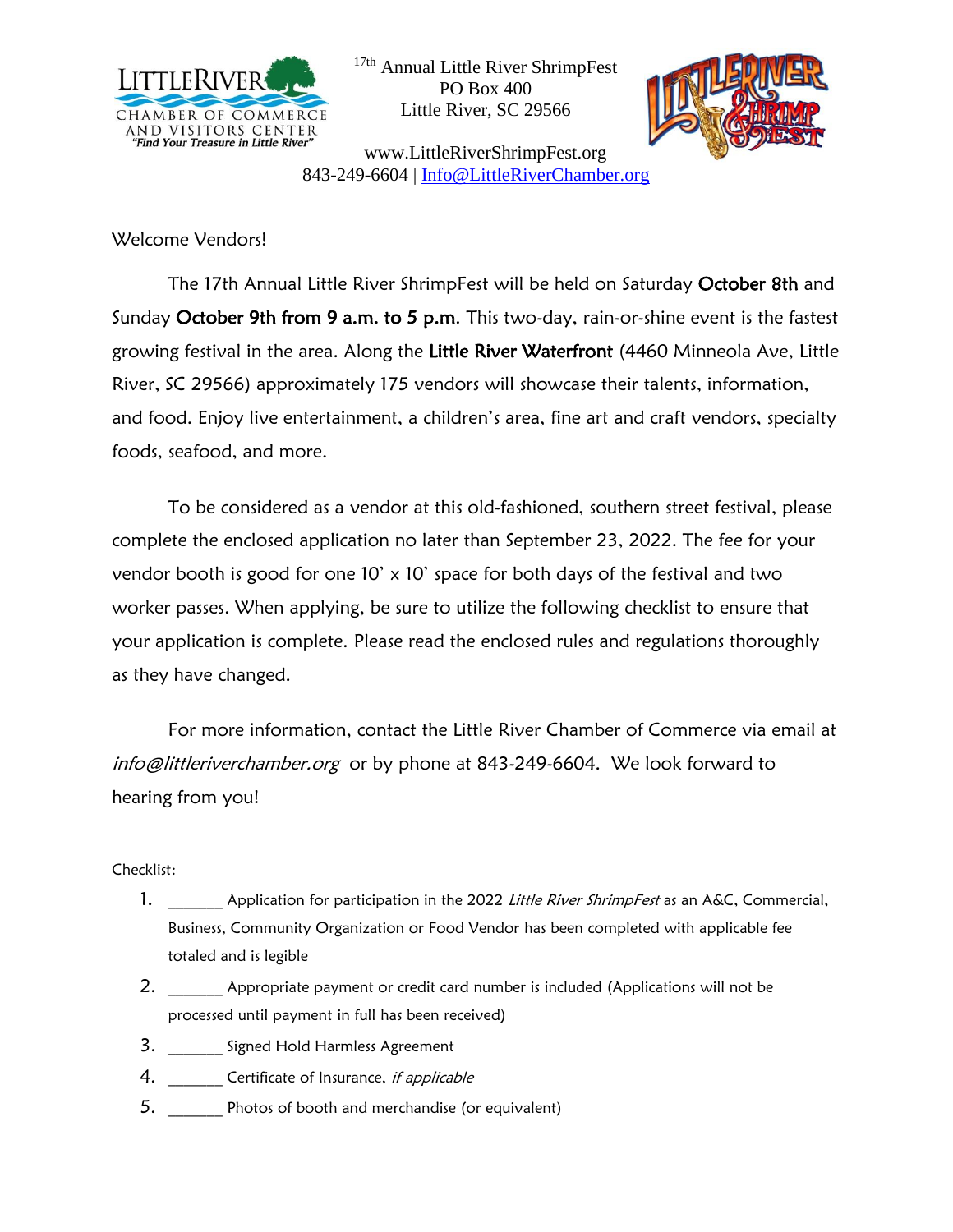

### VENDOR RULES AND REGULATIONS

#### **17th Annual Little River ShrimpFest**

The festival is to be held on the Little River Waterfront (4496 Minneola Ave., Little River, SC 29566) on October 8 & 9, 2021. Hours are 9 a.m. – 5 p.m.

- 1. ELIGIBILITY: Booth space is available to craftsmen and artists; business owners, commercial vendors, community service organizations and food vendors. Sharing of space is not allowed. Only the business or organization listed on the application will be permitted to operate in the assigned space. All exhibits will be reviewed for compliance and the Little River ShrimpFest committee reserves the right to reject any item or vendor for any reason. The decision by the festival committee is final. Demonstrations of craft are encouraged.
- 2. BOOTH SPACES: Arts & Crafts, Business or Community Service Organizations are 10' X 10' and should be covered by a tent or awning. No flat top tarps will be permitted. Booths should be appropriately weighted. The fee for each both space is good for both days of the festival and includes two worker passes. Additional worker passes can be purchased for \$5 each. The Little River ShrimpFest is an outdoor event with vendor spaces on asphalt, gravel or grass.
	- a. Space rent for **Art & Craft** Vendors is \$200 for one 10' X 10' booth. One additional booth may be purchased for \$200. Crafters are defined as vendors whose crafts are handmade by the vendor.
	- b. Space rent for **Business** Vendors is \$500 for one 10' X 10' booth. One additional booth may be purchased for \$500. Business Vendors are defined as those who promote their professional business, such as chiropractors, furniture stores, financial services, etc.
	- c. Space rent for **Commercial** Vendors is \$300 for one 10' X 10' booth. One additional booth may be purchased for \$300. Commercial vendors are defined as those who re-sell their wares, i.e. Mary Kay, Tupperware, etc.
	- d. Space rent for **Community Service Organizations** is \$100 for one 10' X 10' booth. Additional booths may be purchased for \$100 per 10' X 10'space. Limit (2) spaces total per organization. Community Service Organizations are defined as non-profit/civic organizations who rely on fundraising to operate. Proof of 501c3 status required.
	- e. **Food** vendor space is sold by the foot at a rate of \$40 per foot, with a 10' x 10' minimum (\$425 includes required trash fee of \$25.00) and must comply with enclosures as noted above as well as Dept. of Health and Environmental Control regarding food preparation & sanitation.
	- f. Food vendors will be permitted to sell only the items listed on the application and approved by the festival committee.
- 3. BUSINESS must be conducted within the designated booth space. Vendors and their representatives must stay within their booth space while working during the festival. Your entire display must fit within your assigned space.
	- a. We want every vendor be successful at this event. To ensure this, we strive for a variety of vendors and will limit the number of vendors selling similar items. To help secure a spot, you are encouraged to apply as soon as possible.
- 4. PICTURES: All applications must include 2-4 clear photos of your booth, wares, food, menu, and/or crafts. Flea market items will not be accepted. We will retain all photos.
- 5. ACCEPTANCE: Application deadline is September 23, 2022 or until all spaces are filled. All vendors are subject to approval by festival committee/management. Should a vendor *not* be accepted, all fees will be promptly returned. Acceptance by the Little River ShrimpFest committee is a commitment to participate in the festival and there will be no refunds. Vendors will be notified by email when accepted.
- 6. ELECTRICITY is limited and is available on a first-come, first-served basis. The fee for electricity is \$25 for 110v/20 amps or \$100.00 for 30+ amps/220V. We recommend that you bring at least a 100 foot drop cord to access electricity.
- 7. SOUTH CAROLINA SALES TAX is the responsibility of each vendor and should be collected and paid by that vendor. The South Carolina Department of Revenue will require a sales tax number when visiting the festival. Forms can be obtained either by calling the SC Department of Revenue at 1-844-898-8542 or online at [www.sctax.org](http://www.sctax.org/)
- 8. FOOD & BEVERAGE: Only Food Vendors will be allowed to sell food and beverages. Other vendors are not allowed to distribute, accept donations for or sell food or beverages, including water or soda. Legible menus with prices must be clearly posted at all times. Ice will be available for purchase onsite.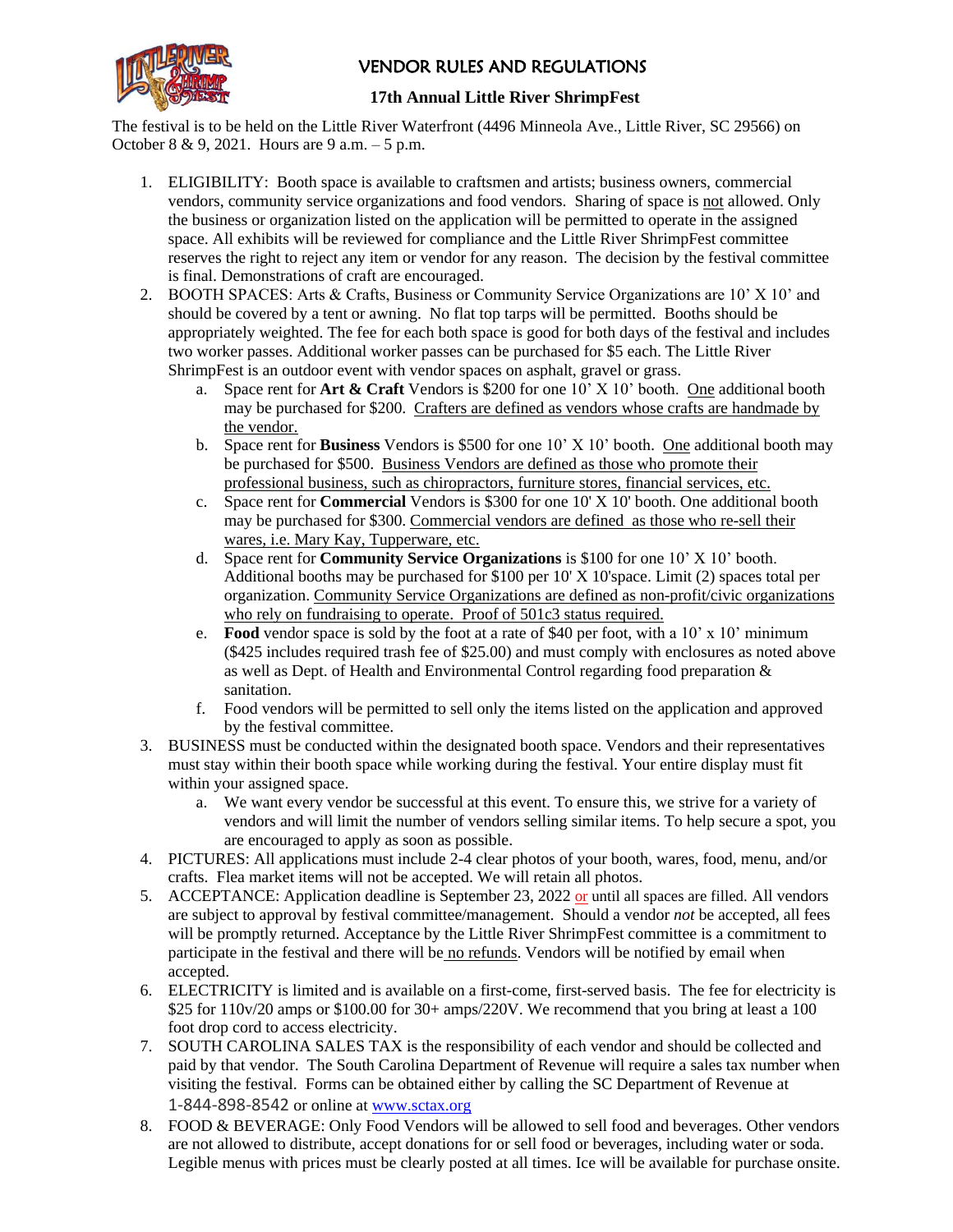- a. SEAFOOD: No seafood dishes are to be sold to by outside vendors. These items have been reserved for sale by local restaurants and Little River Chamber members.
- 9. VENDOR SETUP/CHECK-IN will begin at 6 a.m. on Saturday morning. Check-in will close at 8 a.m. on Saturday morning. Any vendor not checked in by 8 a.m. will not be admitted to the festival. No refunds. All vehicles must be removed from the festival grounds by 8 a.m. on both days.
	- a. Limited vendors with large equipment and/or trucks will be allowed to setup on Friday, Oct. 7th. If you need to setup on Friday, note it in the request section on the application.
- 10. SATURDAY Booths **must** remain open until 5 p.m. Violators will forfeit their right to future participation in Little River Chamber of Commerce sponsored events and festivals. Vehicles will not be permitted into festival grounds. You *may* leave your tent and other large items in your booth space, however, we advise you take your valuables with you. There will be limited security at all times, but **neither the chamber nor the festival will be held responsible for lost or stolen goods** (see Hold Harmless Waiver).
- 11. SUNDAY The festival will reopen on Sunday, Oct. 9th at 9 a.m. While there is no check-in on Sunday, all vendors should be ready for business at 9 a.m. Vendor break-down on begins on Sunday at 5 p.m. – **no earlier**. Vehicles will NOT be permitted into the festival area until pedestrian safety is determined by Horry County Police. Vendor vehicles will not be allowed into the festival area until your both has been cleared by security (booth has been broken down and is ready for loading) and receipt of a vehicle pass from security. All vendors must be removed from the festival area by 12:00 midnight. Violators will forfeit their right to future participation in Little River Chamber of Commerce events and festivals.
- 12. VENDOR PARKING: Parking is at your own risk. The festival will not be responsible for any risk to vendor vehicles including towing. There will be a limited amount of reserved vendor parking, available on a first-come, first-served basis. Many organizations, businesses, and individuals in the area provide paid parking close to the festival. Designated vendor parking areas are available on LittleRiverShrimofest.org. Vendors that need to access their vehicle throughout the day - or staff that will not be present the entire day - should preplan their parking location before the festival grounds close traffic at 8 a.m. Vendors will receive a festival map in their vendor packets to assist with this.
- 13. SECURITY: Festival management is not responsible for vendor products or booths. There will be private and off-duty law enforcement security on the grounds from Saturday morning through Sunday evening.
- 14. CLEAN-UP: Each vendor is responsible for their own trash and must remove such trash to dumpsters the festival provides. After the festival closes on Sunday, the vendor's area must be cleaned, and all trash removed from the site. Vendors should NOT dump ice, water or other liquids in the roadways/festival footprint. Any vendor that dumps their grease or grey water down a storm drain, on the ground, or in a portable rest room will NOT be invited back. Please ask festival staff about the proper place for your waste. Food vendors have a mandatory \$25 trash clean up fee.
- 15. GATE PASSES: Each vendor will be provided with two (2) worker passes at no charge. Passes for additional workers are available for \$5.00 per pass.
- 16. LIABILITY: Vendor is responsible for insuring his/her own exhibit, personnel, display, and materials from any damage or loss through theft, fire, accident, or other cause. It is expressly understood and agreed by the vendor that he/she will make no claim of any kind against the Little River ShrimpFest or the Little River Chamber of Commerce for loss, damage, theft, or destruction of goods or exhibit; nor, for any injury that may occur to himself or his employees during the festival of any nature. All vendors MUST sign and complete the Hold Harmless Agreement. Some vendors may also be requested to provide a Certificate of Insurance, for example: Food Vendors, amusements, and approved vendors with animals.
- 17. PETS or other animals are not permitted in the Little River ShrimpFest this includes pets in vendor booths. The Board of Directors may make some exceptions for vendors that deal explicitly with animals. To request approval, please make a note of it on the "Special Requests" section of the application. Any vendors approved to bring animals in their booth space will also be required to provide a Certificate of Insurance.
- 18. We try to honor special requests, but cannot always accommodate. Please use "Special Requests" line on application form.
- 19. NO REFUNDS festival is held rain or shine.

More information can be obtained at [www.LittleRiverShrimpFest.org](http://www.littlerivershrimpfest.org/)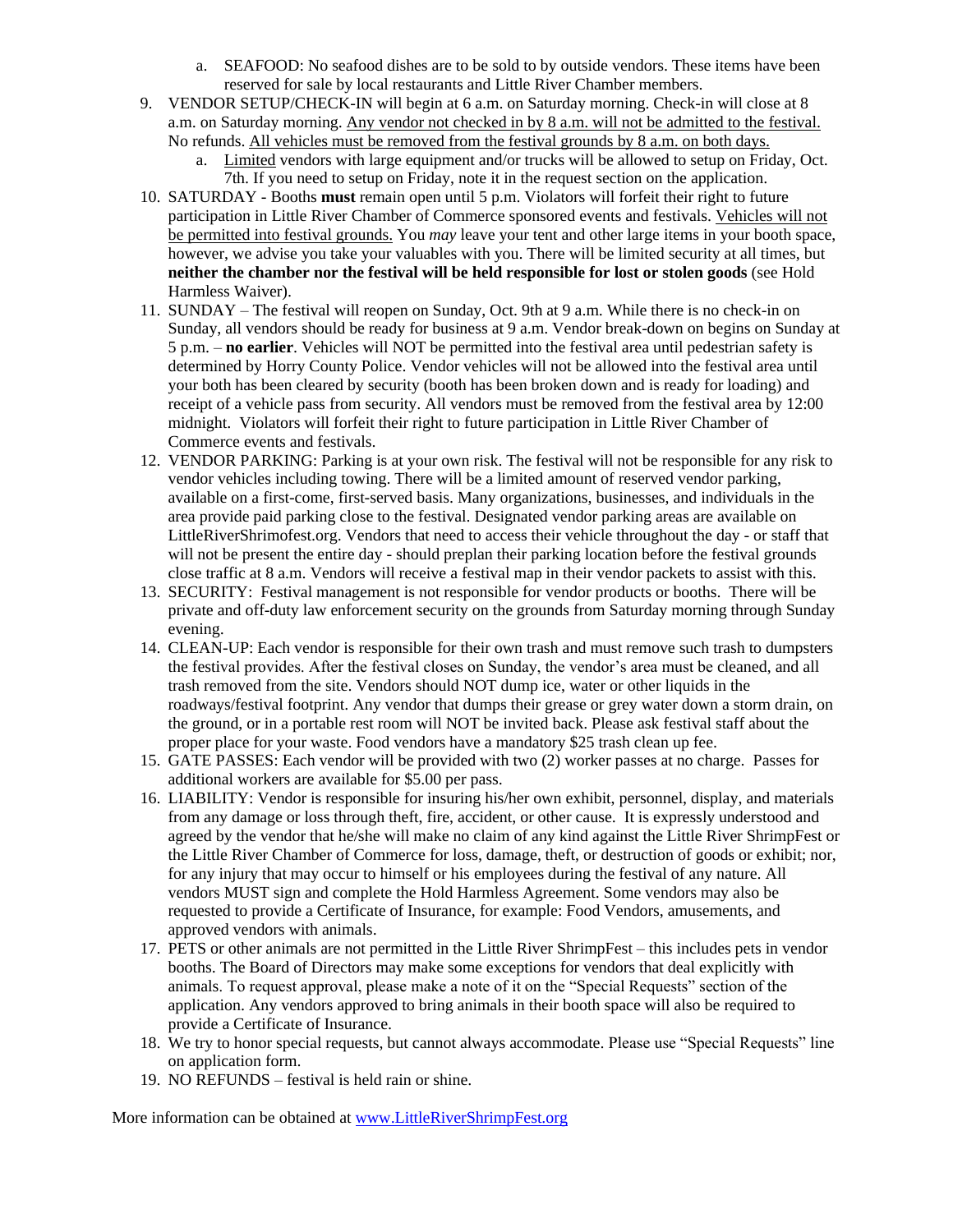## Food Vendors Only

## Memo

### To: 2022 Little River ShrimpFest Food Vendors

- 1. ALL vendors will be required to have a hand washing set-up which will include a container with a spout to hold clean water, a catch bucket for discarded water, and soap and paper towels. All vendors are required to have this set-up even if gloves are being used. No one will be exempt.
- 2. All vendors will also be required to have a product thermometer that registers 0 degrees to 220 degrees F for temping cold, hot and cooked foods. All foods, including ice and water, must be obtained from sources approved or considered satisfactory by the health authority. Liquid waste, which is not discharged into a sewerage system approved by the health authority, shall be kept in a closed container and discharged into an approved public sewerage system or an approved septic tank system.
- 3. All vendors will be required to set up a tent over food prepping, cooking, and serving areas unless operating in a concession trailer. No food is to be displayed from the front of the booth unless adequate sneeze guards are provided.
- 4. Food vendors cooking with oils or animal fats will be required to have a Class K and BC Fire extinguishers.
- 5. All Food vendors are required to have a non-porous ground covering under their tent to prevent oil or grease from covering or reaching the ground or asphalt.
- 6. All Food vendors must pay the required  $\frac{25.00}{1}$  trash fee which is included in the minimum space fee. Trash pickup and recycling will be provided by the festival.
- 7. Pepsi is the Official Soft Drink for the festival. Only 20 oz. Pepsi products, including Aquafina water can be sold at the Little River ShrimpFest and must be purchased from the festival at the Pepsi truck located behind the Entertainment Stage. Ice will also be available for purchase at this point of sale. All sales are cash only.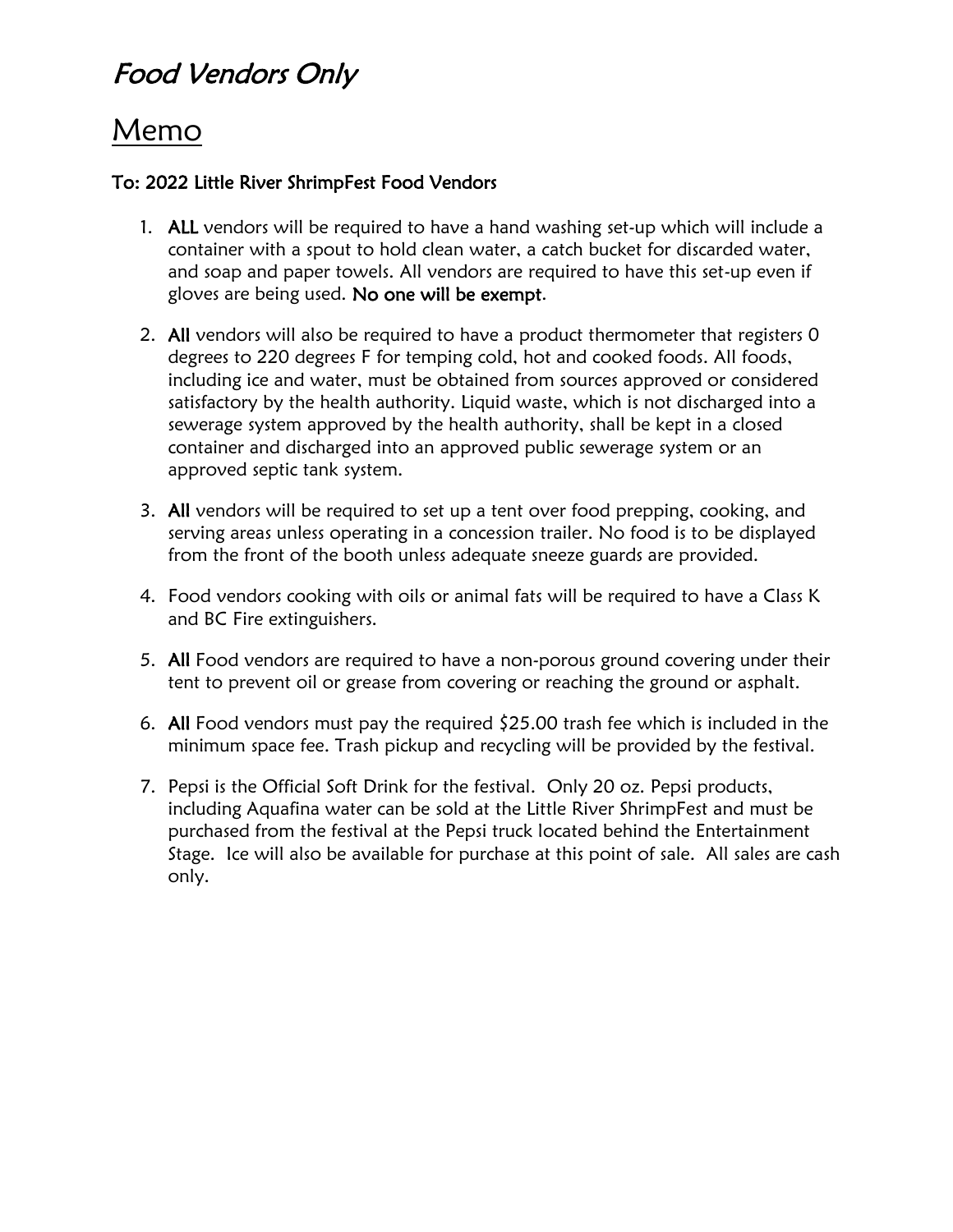

**VENDOR APPLICATION**

17th Annual Little River ShrimpFest **2022 Dates**: Saturday, Oct. 8th 9 AM – 5 PM AND Sunday, Oct. 9th 9 AM – 5 PM **Location**: Little River Waterfront

| <b>Office Use Only:</b> |  |                         |  |  |
|-------------------------|--|-------------------------|--|--|
| Rec'd:                  |  |                         |  |  |
|                         |  | Spaces: Elec: Passes:   |  |  |
| CM:                     |  | <u>OB: ____________</u> |  |  |
| Pmt Rec'd: HH/COI:      |  |                         |  |  |
| $Check$ #/ $CC:$        |  |                         |  |  |
| Notes:                  |  |                         |  |  |

| Name of Vendor/Business Name of Vendor/Business |                  |                |       |                                                                         |
|-------------------------------------------------|------------------|----------------|-------|-------------------------------------------------------------------------|
|                                                 |                  |                |       |                                                                         |
| Mailing Address_________________                |                  |                |       |                                                                         |
|                                                 | (Street Address) | (City & State) | (Zip) |                                                                         |
|                                                 |                  |                |       | <b>Cell Cell Cell Cell Cell Cell Cell Cell Cell Cell Cell Cell Cell</b> |
|                                                 |                  |                |       |                                                                         |
|                                                 |                  |                |       |                                                                         |
|                                                 |                  |                |       |                                                                         |

TERMS: I hereby agree to abide by the rules and regulations set for by the Little River ShrimpFest Committee and/or the Little River, SC Chamber of Commerce, with any other regulations that may be established**. I understand and agree that there will be no refunds and the decisions of the Festival Committee are final**. Further, I hereby release and forever discharge the Little River ShrimpFest and/or the Little River Chamber of Commerce of Little River, South Carolina and their agents and representatives, from any responsibility, personal liability, loss, claims or damage arising out of or in connection with this festival. Finally, I agree to abide by and accept all the rules and regulations that accompany this application that now become part of the application.

| Signature of Applicant                 |                         |                   |                 | Date                                    |                  |
|----------------------------------------|-------------------------|-------------------|-----------------|-----------------------------------------|------------------|
|                                        | <b>Arts &amp; Craft</b> | <b>Commercial</b> | <b>Business</b> | <b>Community</b><br><b>Organization</b> | Food             |
| Space (limit 2)                        | x \$200                 | x \$300           | x \$500         | x \$100                                 | 10 feet = $$425$ |
| <b>Electricity</b><br>Up to 20 amps    | x \$25                  | x \$25            | x \$25          | x \$25                                  | \$25             |
| <b>Electricity</b><br>20+ amps/220V    | x \$100                 | x \$100           | x \$100         | x \$100                                 | x \$100          |
| <b>Extra Worker Passes</b>             | $x$ \$5                 | x \$5             | x \$5           | $x$ \$5                                 | $x$ \$5          |
| Total (Fill out<br>appropriate column) | D                       | D                 | J               | ง                                       | \$               |

*Accepted forms of payment: American Express, MasterCard, Visa & Discover Credit cards (a \$10.00 fee will apply for payment processing), Checks payable to Little River Chamber of Commerce, or cash (in-person).*

| CC#           | EXP<br>⊅ate | <b>CVV#</b>             |
|---------------|-------------|-------------------------|
| Name on Card: |             | <b>Billing Zip Code</b> |

MAIL APPLICATION WITH APPROPRIATE FEE (payable to Little River Chamber of Commerce) TO: **Little River Chamber of Commerce PO Box 400**

**Little River, SC 29566**

For questions or more information, please contact the Little River Chamber of Commerce or Festival Director at 843-249-6604.